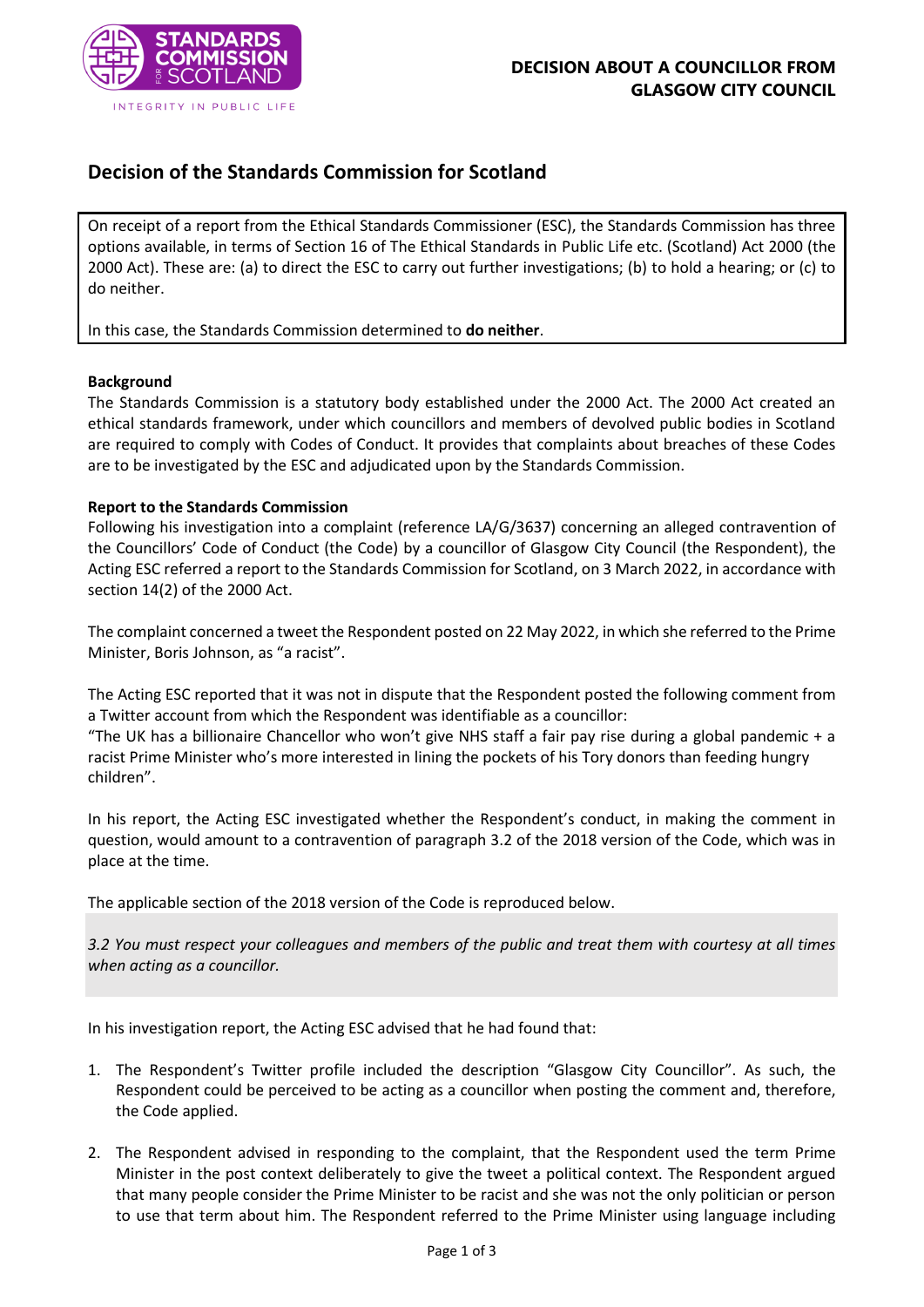

referring to people from Africa as "Piccaninnies" with "Watermelon Smiles" in his written newspaper columns. She noted that he had also referred to young people having an "almost Nigerian interest in money" and had used the terms "bank robber" and "letterbox" to describe Muslim women who wear a burqa.

- 3. The Respondent referred to other politicians, campaigning organisations and members of the public who have made the same claim. The Respondent also referred and provided links to several media articles that reported on the Prime Minister's comments as outlined above and questioned whether these comments and his views were racist in nature.
- 4. The descriptor of the Prime Minister as "racist" appeared to be a gratuitous personal comment. The Acting ESC noted that while this personal comment was not directed at the complainer or any members of the public directly, the question of whether an individual was being respectful is one of perception. The Acting ESC stated that the Respondent should have been mindful of how the comment could or was likely to be perceived by members of the public.
- 5. The Acting ESC was of the view that, as such, the Respondent's conduct, could, on the face of it, amount to a contravention of paragraph 3.2 of the Code.
- 6. The Respondent nevertheless would be protected by the enhanced right to freedom of expression afforded by Article 10 of the European Convention on Human Rights (ECHR), as the Respondent's comment amounted to a value judgment. The Acting ESC noted that the Courts have held that comments in the political context, which amount to value judgements, are tolerated even if untrue, as long as they have some or any factual basis. As such, the ESC was of the view that a restriction on the Respondent's right to freedom of expression was not justified.

The Acting ESC concluded that the Respondent's conduct did not amount to a breach of the Code.

## **Reasons for Decision**

Having considered the terms of his report and having noted that the factual basis of the complaint was not in dispute, the Standards Commission did not consider that it was necessary or appropriate to direct the Acting ESC to undertake any further investigation into the matter.

In making a decision about whether to hold a Hearing, the Standards Commission took into account both public interest and proportionality considerations, in accordance with its policy on Section 16 of the 2000 Act. A copy of the policy can be found at: [https://www.standardscommissionscotland.org.uk/cases.](https://www.standardscommissionscotland.org.uk/cases)

In assessing the public interest, the Standards Commission noted that a breach of the respect and courtesy provisions in the Code could have the potential to lower the tone of political discourse and to bring the role of a councillor and the Council itself into disrepute. In this case, however, the Standards Commission was of the view that, on the face of it, it was not clear that there had been such a breach of the Code.

The Standards Commission noted that while it was apparent, from the complaint that a member of the public had been offended by the comment tweeted by the Respondent, it considered that the question of whether someone has been disrespectful or discourteous must be subject to some form of objective test. In this case, the Standards Commission considered that, on balance, it was evident that the comment was intended as a political comment. The Standards Commission noted that while the comment was about an individual, it had not been directed towards them. As such, it could not be said to amount to gratuitous or offensive personal abuse. The Standards Commission was of the view that there was no evidence to suggest that the comment was intended to harass, alarm, or distress and, therefore, considered that it would also not amount to hate speech.